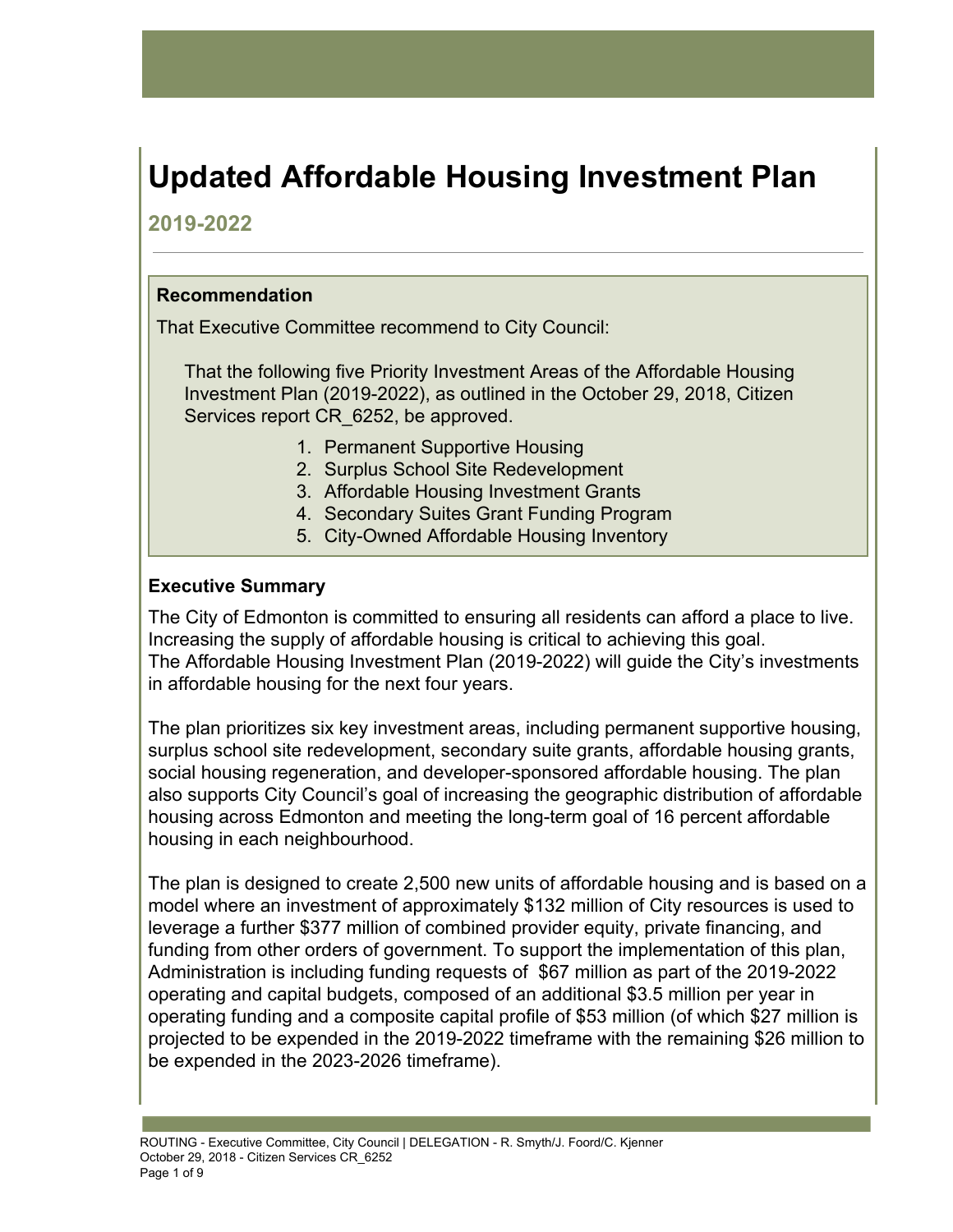As of 2016, 48,550 low income renter households in Edmonton spent more than 30 percent of their annual before tax income on housing. Of these households, approximately 22,350 households spent more than 50 percent of their income on housing.

The City of Edmonton has a long history of involvement in the provision of affordable housing. Most recently, its role has centred on providing grants and land to providers of new affordable housing units.

### **Report**

The City of Edmonton believes all of its residents deserve a roof over their heads and housing security is critical to a healthy city. In recent years, City Council has demonstrated its support for this goal through the City of Edmonton's Affordable Housing Strategy, the EndPovertyEdmonton Plan and Edmonton's Plan to End Homelessness. An updated investment plan is now required to guide the City of Edmonton's investments and program delivery over the next four year budget cycle and to ensure the affordable housing sector in Edmonton has the resources it needs to increase the supply of affordable housing in Edmonton.

Housing affordability guidelines established by the Canadian Mortgage and Housing Corporation state that housing costs should not exceed 30 percent of a household's annual before-tax income. In 2016, according to federal census data, 48,550 low income renter households in Edmonton spent more than 30 percent of their annual before-tax income on housing costs. Of these households, 22,350 spent more than 50 percent of their household income on housing.

Based on these statistics, the following affordable housing units are needed in Edmonton to meet existing need:

| Type                                | <b>Supply Gap</b> |
|-------------------------------------|-------------------|
| <b>Permanent Supportive Housing</b> | 916 units         |
| Social Housing (Deep Subsidy)       | 25,484 units      |
| Affordable Housing (Near-Market)    | 21,550 units      |

### *Affordable Housing Supply Gap*

Affordable housing cannot be achieved by any single order of government or nonprofit organization. The City of Edmonton works in partnership with other orders of government and a range of housing providers to increase the supply of affordable housing. These organizations leverage private financing and grants from government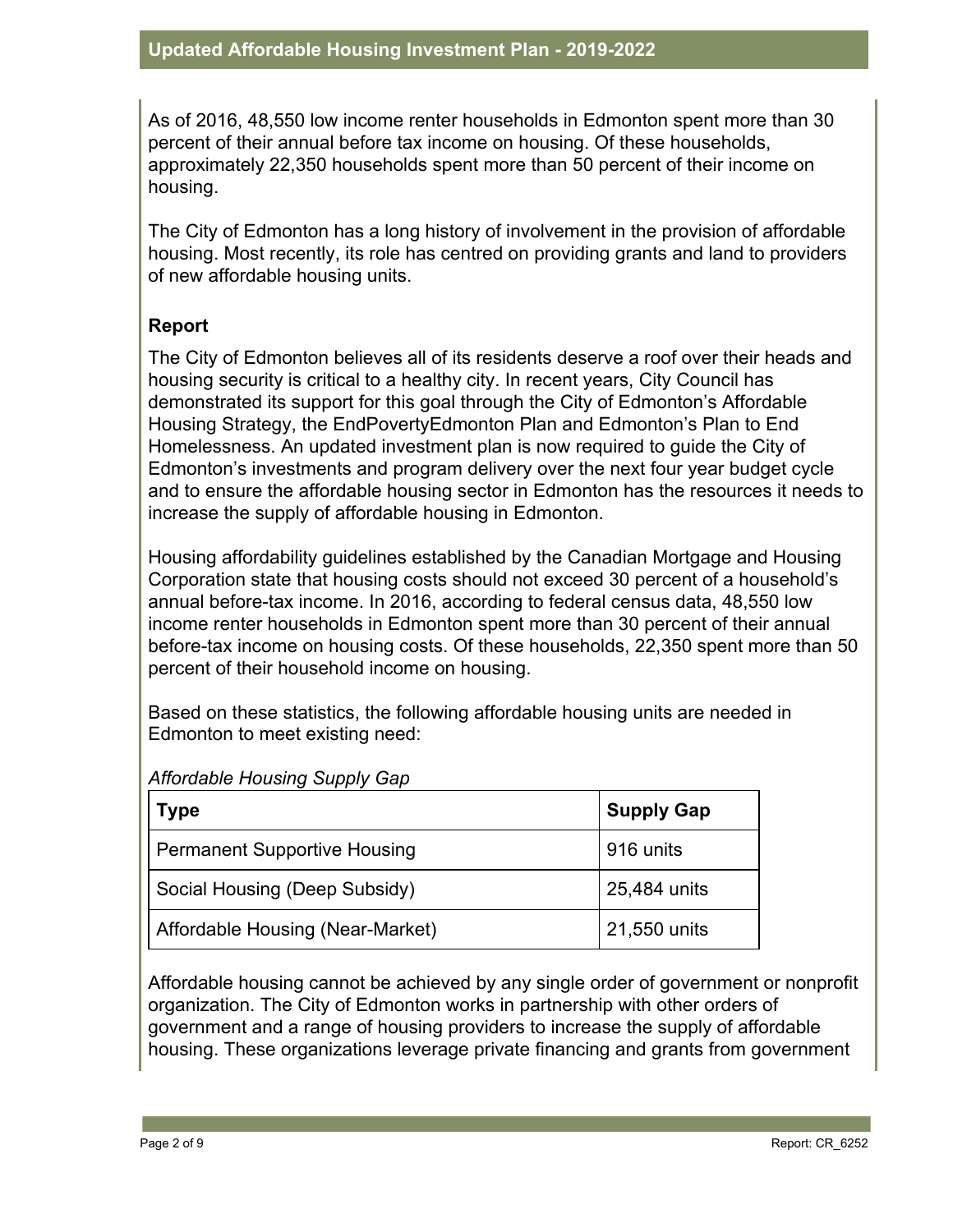(including the City), to develop, manage and maintain affordable housing units in Edmonton.

#### The City of Edmonton's Approach

In order to ensure Edmontonians' needs will be addressed, Administration recommends that the City of Edmonton set the conditions for success by adopting a proactive approach as initial partner in supporting the development of affordable housing in Edmonton.

In recent years, both the provincial and the federal governments have preferred to invest directly in individual shovel-ready affordable housing projects. As a result, Edmonton's ability to attract affordable housing investment from other orders of government depends on the existence of a pipeline of investment-ready projects. The City of Edmonton can support the development of an adequate pipeline of projects in Edmonton by making land and/or initial limited funding available to non-market housing providers to support project planning, development and implementation.

A more proactive approach in the upfront planning for affordable housing development will also enable the City to have additional opportunities to ensure local priorities are addressed. For example, land can be made available specifically for permanent supportive housing and other priority needs. As well, focusing on a pipeline approach does not preclude the City from continuing to advocate for specific envelopes of funding to address these priorities.

Undertaking this strategic approach will require the City of Edmonton to be more engaged in the following areas:

- assessing the viability of projects
- strategic acquisition and dedication of land for affordable housing
- ensuring some degree of alignment between proposed projects
- understanding the priorities of other funders
- formalizing approaches to ongoing affordable housing asset management including through the sale or long-term lease of land at nominal values

The City's updated Affordable Housing Investment Plan (2019-2022) is based on this strategic approach to the delivery of affordable housing in Edmonton.

### City of Edmonton Affordable Housing Investment Plan (2019-2022)

The Affordable Housing Investment Plan (2019-2022) would allow the City of Edmonton to support the creation of 2,500 new or renovated units of affordable housing in Edmonton over the next four years. The plan is based on a leverage model, where the City of Edmonton would contribute land or limited funding to affordable housing projects to increase their ability to generate additional funding from other orders of government or through self-sustaining funding models.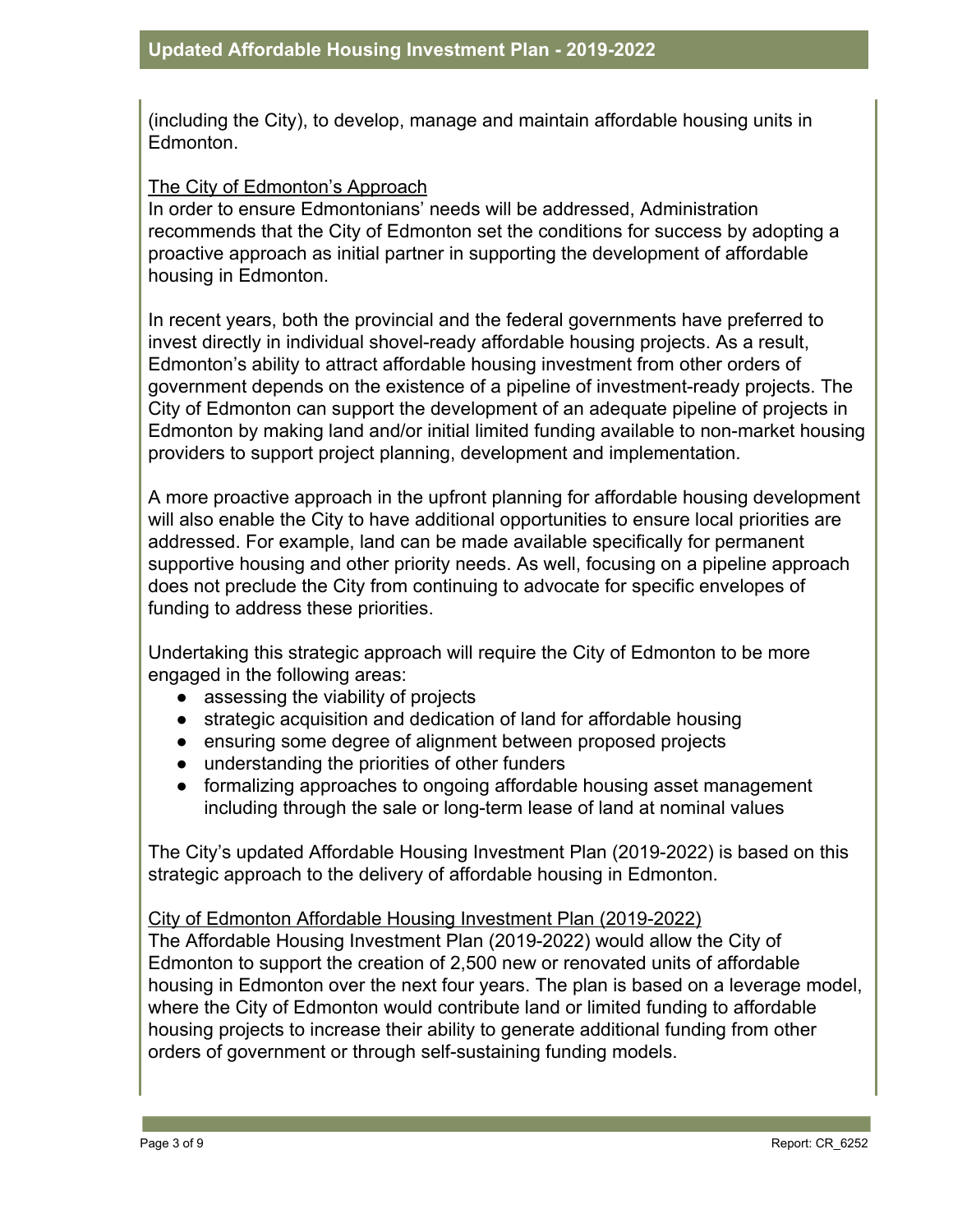#### *Priority Investment Areas*

The following priority investment areas have been identified for City affordable housing investment over the next four year budget cycle. These investment areas include a combination of existing affordable housing programs and new or revised delivery areas.

#### 1. Permanent Supportive Housing

Edmonton needs 916 units of new permanent supportive housing over the next six years to provide appropriate, safe housing for people experiencing chronic homelessness. The City of Edmonton can support this goal by providing land and limited capital funding to new permanent supportive housing projects and has committed to making four new sites available (October 1, 2018, Citizen Services report CR\_5961). The program model for further future investment is currently under development and will be confirmed in 2019.

#### 2. Surplus School Site Redevelopment

Since 2006, Administration has used surplus school sites to create new affordable housing. This is accomplished through the implementation of two distinct programs: Building Housing Choices and Seniors Housing. Of the 49 school sites declared surplus by local school boards since 2006, eight building sites have been approved for a mix of market and affordable housing as part of the Building Housing Choices program and seven building sites have been approved for Seniors Housing.

The development of all 15 sites has been governed by City Policies: C583 Guidelines for Development of the 2009 Surplus School Site, C437 The Lease or Sale of City-Owned Land for Social Housing Development, and C468A Policy to Govern the Use of Funds from the Sale of Surplus School Sites. Under these surplus school site policies, the City undertakes site preparations, various levels of engagement, and then uses a competitive process to award sites to a housing provider for development. To date, two sites are undergoing a pilot engagement process under the Building Housing Choices program, and construction is underway for one development under the Seniors Housing program.

### 3. Affordable Housing Investment Grants

In August 2018, City Council approved City Policy C601 Affordable Housing Investment Guidelines (August 13, 2018, Citizen Services report, CR\_5073), which established the foundation for an annual grant program that makes limited capital grants and City-owned land (at nominal value) available to affordable housing providers to construct affordable housing. Program procedures and decision-making criteria are currently under development, and the new program is expected to launch in early 2019. Individual investments are subject to City Council approval. Affordable housing projects across the spectrum of affordable housing will be eligible for funding under this investment area.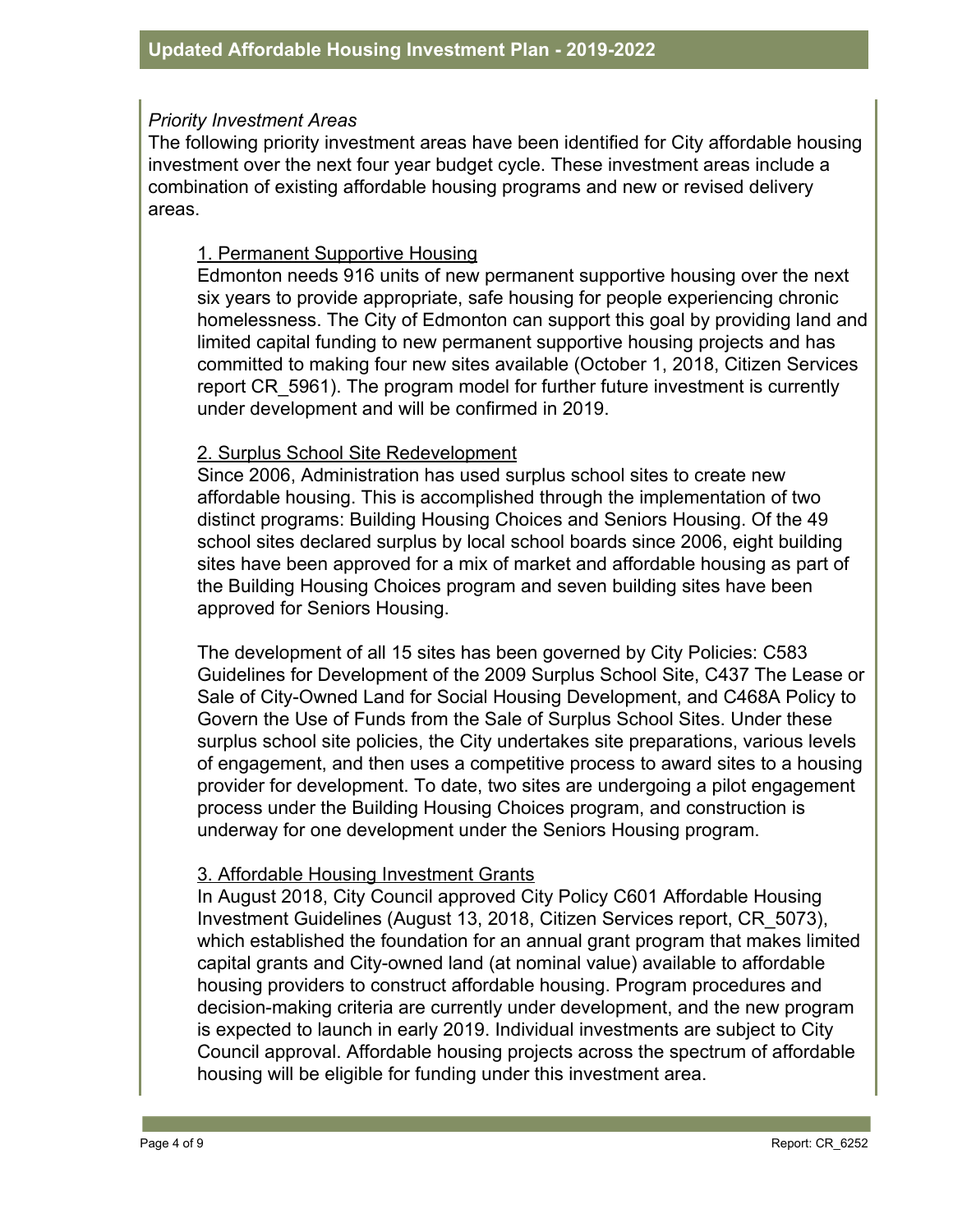### 4. Secondary Suites Grant Funding Program

The City of Edmonton Secondary Suites Grant Funding Program provides matching funding to property owners to construct or upgrade new or existing secondary suites. In exchange for the grant funding, homeowners enter into an agreement to rent the suite out at a below market rate for five years.

## 5. City-Owned Affordable Housing Inventory (Social Housing Regeneration and Developer-Sponsored Affordable Housing)

The City of Edmonton owns affordable housing units through a social housing portfolio and a developer sponsored program.

The City directly owns 952 social housing units (both building and land); another 2,380 units of provincially-owned social housing is located on City-owned land. Administration is currently working with Capital Region Housing Corporation and the Government of Alberta to develop a plan to regenerate this full portfolio.

The Developer Sponsored Affordable Housing program creates affordable rental accommodation in new condominium developments through partnerships with developers. As a condition of development permit approval the developer commits to offer the City five percent of the units in their development for 85 percent of market value. The individual units are owned by the City of Edmonton, managed by homeEd, and rented to eligible households below the median income.

#### Planned Program Allocations

To illustrate how 2,500 units of new affordable housing can be achieved through the Affordable Housing Investment Plan (2019-2022), Administration has developed the following allocation model of resources among priority investment areas.

|            | <b>Priority Programs</b>             | 2019         | 2020         | 2021         | 2022         | <b>Total</b> |
|------------|--------------------------------------|--------------|--------------|--------------|--------------|--------------|
|            | Secondary<br><b>Suites</b>           | \$1,800,000  | \$1,800,000  | \$1,800,000  | \$1,800,000  | \$7,200,000  |
|            | Surplus<br><b>School Sites</b>       | \$11,000,000 | \$4,500,000  | \$11,000,000 | \$4,500,000  | \$31,000,000 |
|            | Grants*                              | \$10,000,000 | \$10,000,000 | \$10,000,000 | \$10,000,000 | \$40,000,000 |
| <b>New</b> | Permanent<br>Supportive<br>Housing** | \$7,400,000  | \$7,400,000  | \$7,400,000  | \$7,400,000  | \$29,600,000 |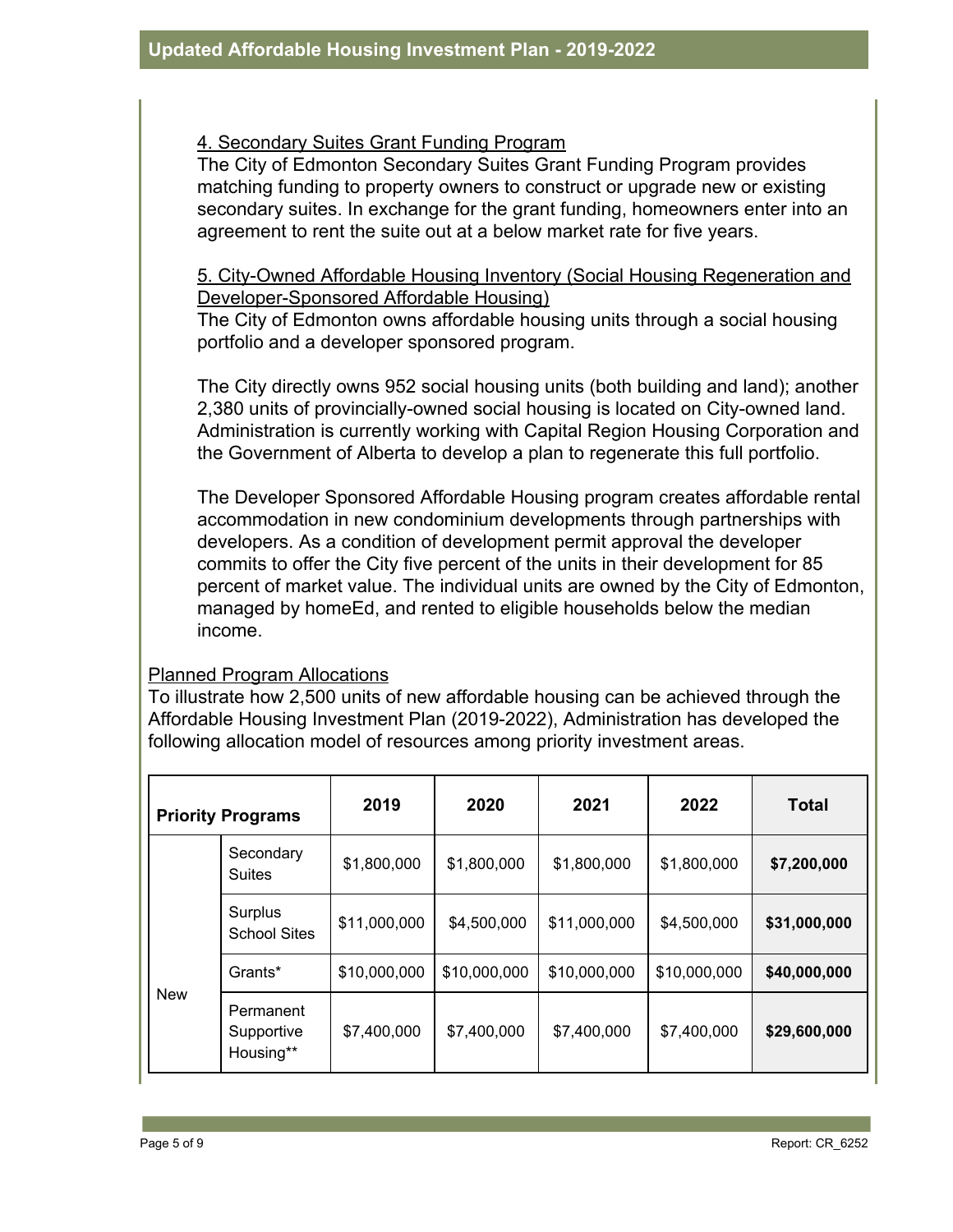|                             | City-owned<br>Housing<br>Inventory*** | \$0          | \$2,200,000  | \$10,000,000 | \$2,200,000  | \$14,400,000  |
|-----------------------------|---------------------------------------|--------------|--------------|--------------|--------------|---------------|
| <b>Existing Commitments</b> |                                       | \$0          | \$5,200,000  | \$5,300,000  | \$0          | \$10,500,000  |
| <b>Total</b>                |                                       | \$30,200,000 | \$31,100,000 | \$45,500,000 | \$25,900,000 | \$132,700,000 |

\* Expenditures include funding grants as well as cost associated with providing City-owned land at nominal cost.

\*\* Future program and funding model to be confirmed.

\*\*\* Allocates resources for Social Housing regeneration and the Developer-Sponsored Affordable Housing.

The figures for the existing commitments represent actual planned future expenditures based on existing commitments made through City Council approval and/or signed funding agreements. For all other programs, the figures represent planned allocations for new commitments that will be made during the time period of the plan. Actual expenditures are expected to lag due to the timelines required for planning approvals and project construction.

In each of these program areas, City of Edmonton resource allocation is contingent on affordable housing providers, the housing market and the timing and commitments of other funders. Actual programs commitments (and expenditures) and the types of units achieved are expected to vary based on the applications and proposals Administration receives and funding allocations by other orders of government.

The plan recognizes that variability is likely to occur and is designed to be flexible to enable the City to take advantage of opportunities presented by its funding and provider partners. The Affordable Housing Investment Plan (2019-2022) would be updated regularly to reflect actual program commitments and in response to changes in the funding environment.

The following table outlines the units that can be expected to be achieved based on the program allocations presented in the table above (Planned Program Allocation). Results will vary based on the actual projects selected for funding; however, Administration believes 2,500 units is an achievable target based on any number of potential scenarios.

| <b>Programs</b> |                        | 2019 | 2020 | 2021 | 2022 | <b>Total</b> |
|-----------------|------------------------|------|------|------|------|--------------|
|                 | Secondary Suites*      | 90   | 90   | 90   | 90   | 360          |
|                 | Surplus School Sites** | 132  | 118  | 117  | 108  | 475          |

*Affordable Housing Unit Targets*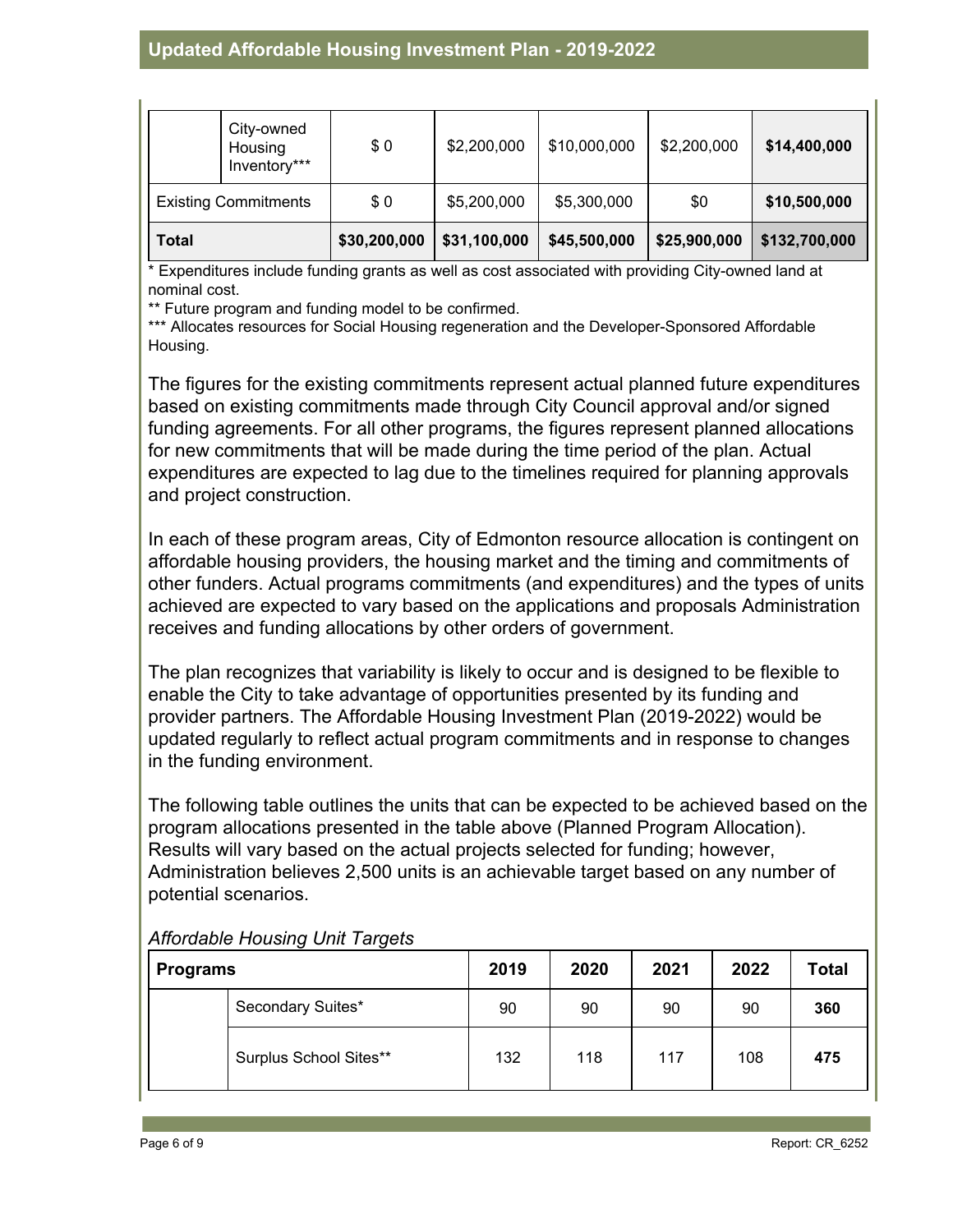## **Updated Affordable Housing Investment Plan - 2019-2022**

|                             | Grants                              | 125                          | 125 | 125 | 125 | 500   |
|-----------------------------|-------------------------------------|------------------------------|-----|-----|-----|-------|
| <b>New</b><br>Projects      | <b>Permanent Supportive Housing</b> | 150                          | 150 | 150 | 150 | 600   |
|                             | City-owned Housing Inventory        | $\qquad \qquad \blacksquare$ | 7   | 186 |     | 200   |
| <b>Existing Commitments</b> |                                     | 127                          | 208 | 30  | -   | 365   |
| <b>Total</b>                |                                     | 624                          | 698 | 698 | 480 | 2,500 |

\*Units are rented to low income households for the five years following completion of construction. \*\* Target does not include market units included in the mixed income projects; Projection is based on developing six (of a remaining 14) surplus schools sites dedicated for affordable housing over the next five years.

### Resources Required

The City of Edmonton's ability to achieve the target of building 2,500 new affordable housing units depends on the allocation of sufficient funding to the plan and the allocation of sufficient funding from other orders of government. The plan is based on a leverage model, where the City of Edmonton would contribute land or limited funding to affordable housing projects to increase their ability to generate additional funding from other orders of government or through self-sustaining funding models.

| <b>Status</b>                             | <b>Funding Source</b>          | 2019-2022<br><b>Cumulative Total</b> |  |
|-------------------------------------------|--------------------------------|--------------------------------------|--|
|                                           | <b>Existing Base Funding</b>   | \$10,000,000                         |  |
| <b>Existing Funding</b>                   | <b>Housing Reserve</b>         | \$51,000,000                         |  |
| (Already Approved)                        | First Place Program Revenue    | \$4,700,000                          |  |
|                                           | Total                          | \$65,700,000                         |  |
|                                           | Operating (\$3.5 million/year) | \$14,000,000                         |  |
| <b>New Funding</b><br>(Approval Required) | Capital                        | \$53,000,000                         |  |
|                                           | Total                          | \$67,000,000                         |  |
|                                           | <b>Total Funding Required</b>  | \$132,700,000                        |  |

Administration has prepared an operating and a capital budget request for City Council's consideration in the 2019-2022 budget cycle. An operating service package requests an increase of \$3.5 million per year to the base budget for affordable housing grants to replace the practice of topping up the affordable housing grant from year end surpluses. A composite capital profile for \$53 million has also been prepared to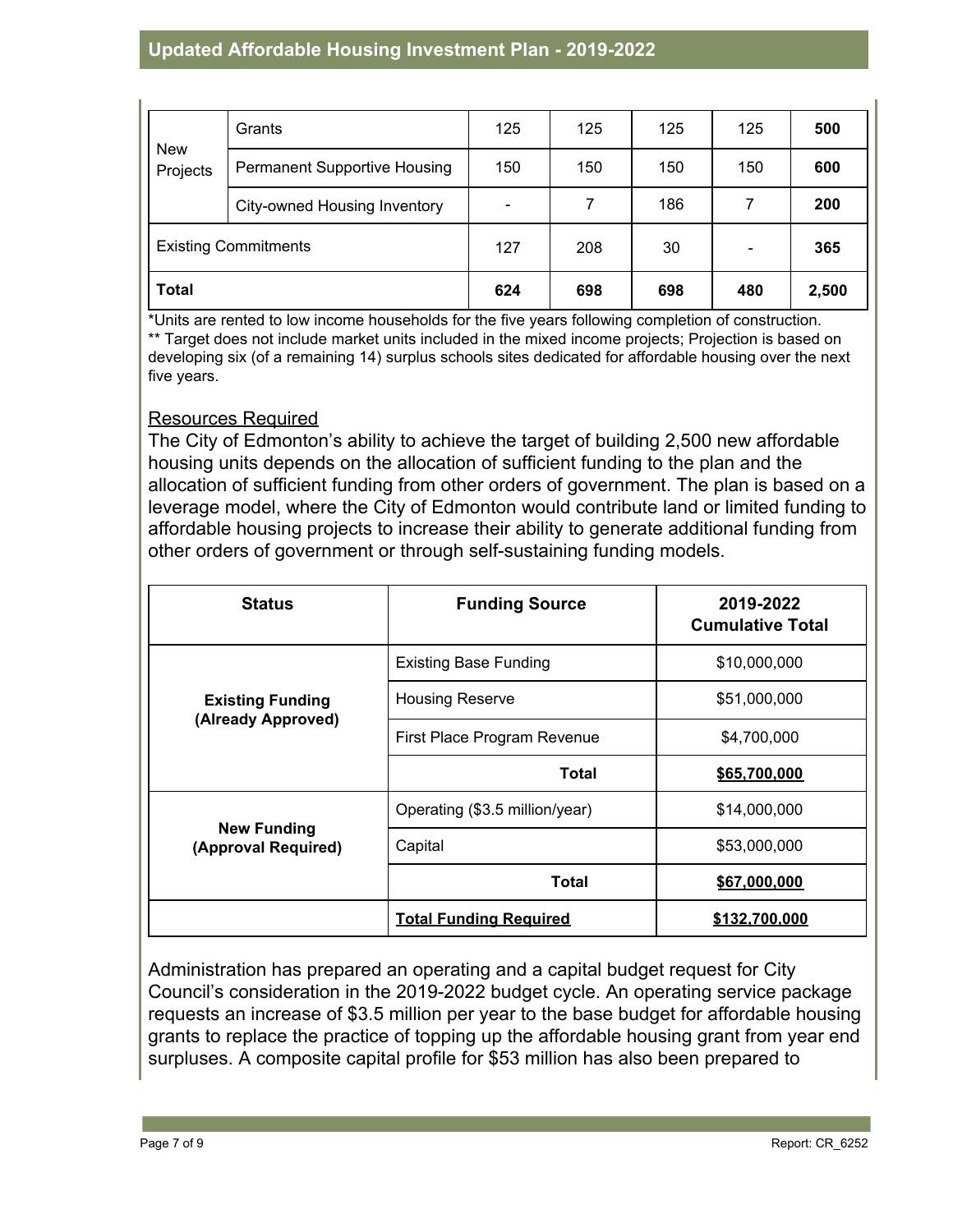facilitate the acquisition of land and buildings for affordable housing and enable further investment in developer-sponsored affordable housing and site preparation.

The Affordable Housing Investment Plan (2019-2022) is based on a leverage model that assumes an average funding commitment of 25 percent per project (actual commitment will vary by project type). The overall construction cost for the affordable housing units described in the plan is estimated to be approximately \$507 million. With the City contributing an average of 25 percent of overall costs (or \$132.7 million), a gap of approximately \$377 million remains. This gap will need to be filled by funding from other orders of government and equity and financing from affordable housing providers. The mix of equity/financing and funding from each order of government will vary depending on the types of units being developed.

#### **Budget/Financial Implications**

In November 2016, City Council directed Administration to prepare a service package to be included in the 2019-2022 operating budget for \$3.5 million per year to be added to the base budget for affordable housing grants to replace the practice of topping up the affordable housing grant from year end surpluses. An unfunded service package will be included for consideration as part of the 2019-2022 operating budget.

As part of the proposed 2019-2022 capital budget, Administration has submitted a composite profile to support the capital requirements to meet the City's current affordable housing priorities of \$53 million over four years. To account for the time lag between the initiation of projects, the commitment of funds and the actual expenditures of funds, as well as internal capacity limitations, Administration requests approval to commit \$53 million overall, with a portion of actual expenditures to flow into the next four budget cycle. Approximately \$27 million will be expended in this capital budget cycle 2019-2022 with the remaining \$26 million expended in the 2023-2026 timeframe.

The funding requested through the capital profile would allow for:

- the acquisition of land in neighbourhoods where there is limited or no affordable housing which supports the goals of providing affordable housing in all areas of the city.
- the acquisition of land and existing buildings for the purpose of providing new units of affordable housing, including permanent supportive housing units.
- site prep costs associated with City-owned land used for affordable housing.
- support for the redevelopment of City-owned social housing projects that have reached the end of their economic life with potential to increase density on these sites; and purchasing condominium units in private-market buildings under the Developer Sponsored Affordable Housing program.